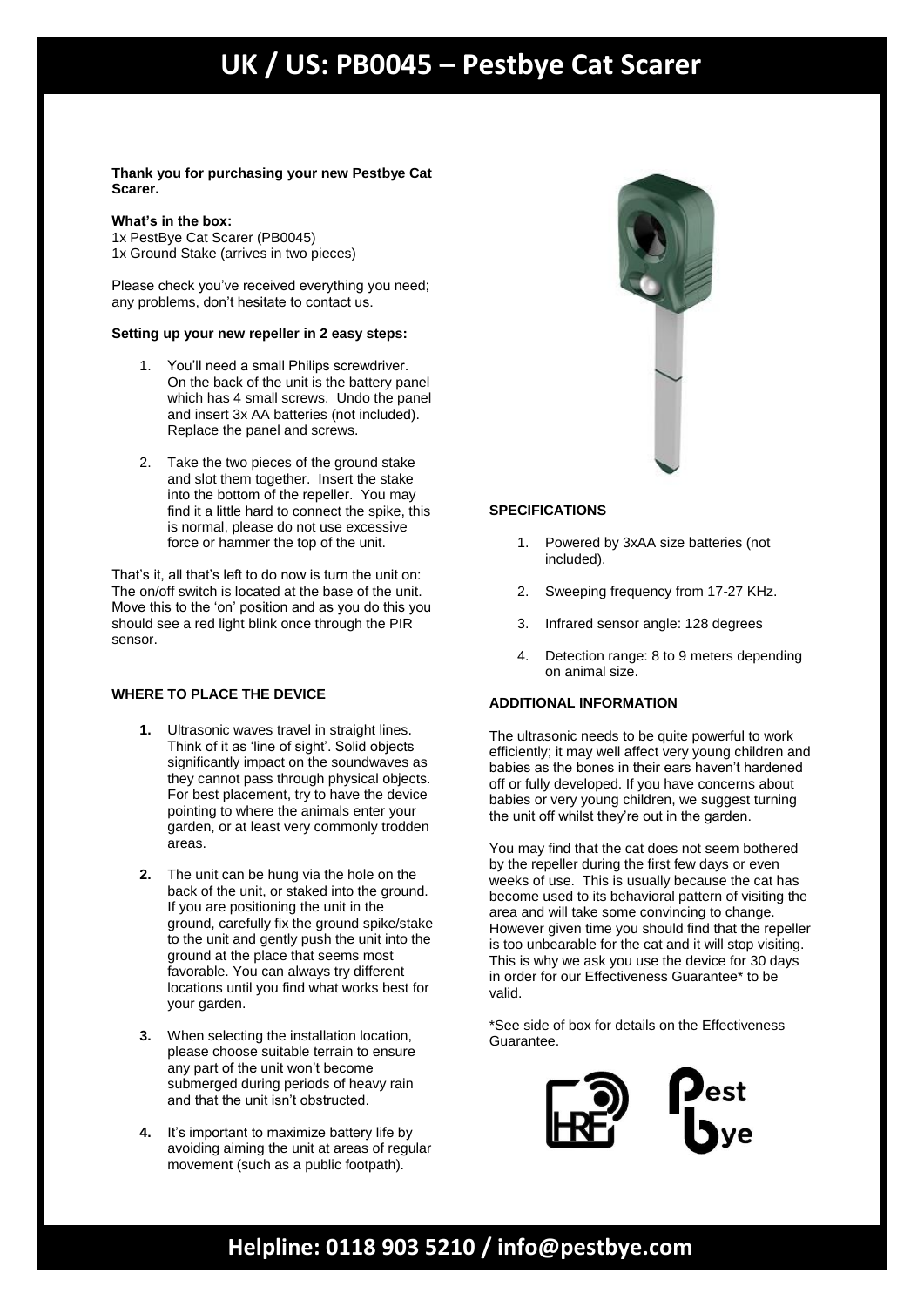## **DE: PB0045 – Pestbye Katzenschreck**

### **Anleitung für den PestBye Katzenvertreiber PB0045**

### **Lieferumfang**

1 x PestBye Katzenvertreiber 1 x Erdspieß

Bitte überprüfen Sie, ob Sie alle Teile erhalten haben. Sollten Sie irgendwelche Fragen oder Probleme haben, so können Sie uns gerne per Email, Telefon, Fax oder schriftlich kontaktieren.

### **Aufbau und Inbetriebnahme**

- 1. Hierfür benötigen Sie einen Kreuzschraubenzieher. Schrauben Sie die Klappe an der Hinterseite des Geräts ab. Entnehmen Sie die Klappe und legen Sie 3 x AA-Batterien ein (nicht im Lieferumfang enthalten). Bringen Sie danach die Klappe wieder an.
- 2. Stecken Sie die zwei Teile des Erdspießes zusammen. Stecken Sie den Erdspieß in die Unterseite des Geräts.

Schalten Sie nun das Gerät an, indem Sie den Schalter auf "on" positionieren. Der An- /Ausschaltknopf befindet sich an der Unterseite des Geräts. Bei diesem Vorgang werden Sie ein rotes Licht kurz aufleuchten sehen.

## **Aufstellungsort**

- 1. Ultraschall verhält sich ähnlich wie Licht und kann daher nicht durch feste Objekte dringen. Stellen Sie daher sicher, dass die abzudeckende Fläche frei von Hindernissen ist. Richten Sie das Gerät am besten in die Richtung, aus der die Tiere Ihren Garten betreten.
- 2. Sie können das Gerät entweder mit Hilfe des Erdspießes in die Erde stecken oder aber auch aufhängen. An der Hinterseite des Gerätes befindet sich eine Aufhängvorrichtung.
- 3. Stellen Sie das Gerät so auf, dass es nicht unter Wasser getaucht wird, sollte es zu heftigen Regenfällen oder Hagel kommen.
- 4. Um die Batterien zu schonen, empfehlen wir, dass Sie das Gerät nicht dort aufstellen, wo der Bewegungsmelder konstant ausgelöst werden kann, wie z. B. in Richtung eines Fußwegs oder einer Straße.



## **Technische Daten**

1. Benötigt 3 x AA-Batterien (nicht im Lieferumfang enthalten)

2. Frequenzbereich: 17 bis 27 KHz

3. Der Infrarotsensor arbeitet in einem 128 Grad **Bogen** 

4. Reichweite des Bewegungsmelders: ca. 8 bis 9 **Meter** 

## **Zusätzliche Infos**

Ultraschall kann in den meisten Fällen nicht von Menschen wahrgenommen werden. Es besteht jedoch die Möglichkeit, dass manche Menschen den Ton dennoch hören. Dies ist vor allem bei Babys und Kleinkindern der Fall. Sollten Sie unsicher sein, so raten wir Ihnen dazu, das Gerät auszuschalten, solange Sie sich mit Ihrem Baby oder Kleinkind in der Nähe des Geräts befinden.

Bitte beachten Sie, dass das Gerät oft keine sofortige Wirkung zeigt. Es kann manchmal bis zu einem Monat dauern, bis das Gerät volle Wirkung zeigt, vor allem, wenn die Katze daran gewöhnt ist, in Ihren Garten zu kommen. Bitte haben Sie daher etwas Geduld bei der Anwendung.



## **Kontakt: 0421 5371 436 / [kontakt@primrose-garten.de](mailto:kontakt@primrose-garten.de)**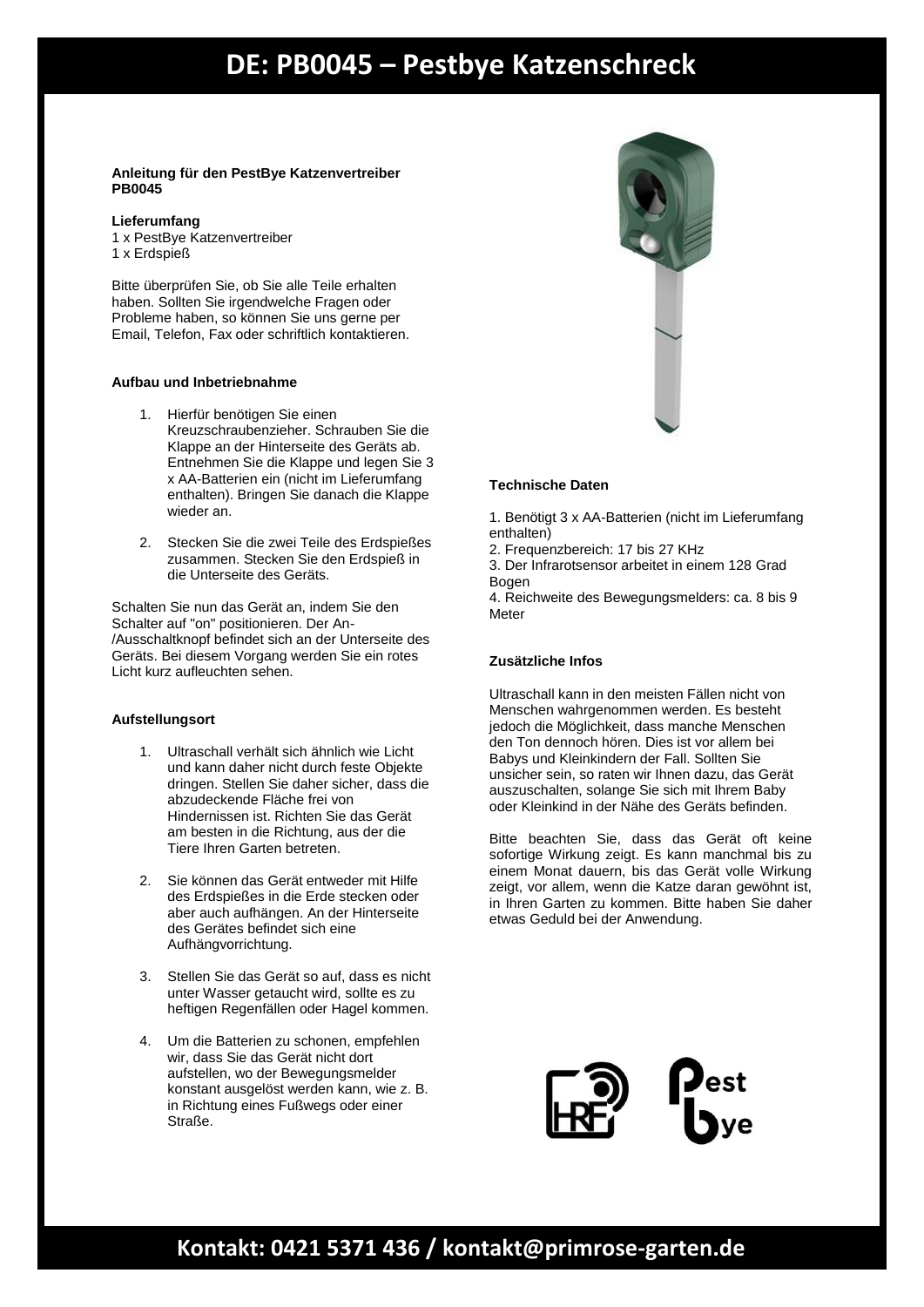# **Instruction FR: PB0045 - Répulsif Chat Pestbye**

#### **Félicitations pour l'achat de votre Répulsif Chat PestBye ! Cette boîte contient :** 1x Répulsif Chat PestBye (PB0045) 1x Piquet (en deux morceaux)

Veuillez vérifier que vous avez reçu tout le nécessaire. En cas de problème veuillez contacter notre service clientèle.

### **Installation de votre Répulsif en 2 étapes :**

- 1. Munissez-vous d'un petit tournevis Philips. À l'arrière de l'appareil se situe un panneau à retirer pour accéder au compartiment des piles. Dévissez les 4 vis puis insérez 3x piles AA (non-incluses). Replacez le panneau, et revissez.
- 2. Emboîtez les deux parties du piquet de fixation, puis insérez le piquet dans la partie inférieure de l'appareil. Il se peut que vous rencontriez une résistance, veuillez cependant à ne pas utiliser de marteau ou une force excessive pour insérer le piquet.

Votre appareil répulsif est maintenant prêt. Il ne vous reste plus qu'à allumer l'appareil: Le bouton ON/OFF (Marche/Arrêt) est situé à la base de l'appareil. Placez le bouton sur la position ON (Marche). Un voyant rouge devrait alors se mettre à clignoter au niveau du capteur IRP.

## **OÙ PLACER L'APPAREIL**

- 1. Les ondes ultrasoniques se déplacent en lignes droites (comme une ligne de visée). Ces ondes ne pourront pas passer à travers des objets solides. Par conséquent veuillez prendre en considération l'impact possible des objets se situant à proximité de l'espace à protéger.
- 2. L'appareil pourra être suspendu par le trou situé au dos de l'appareil. Si vous souhaitez installer l'appareil au sol, veillez à fixer soigneusement le piquet à l'appareil (voir étape 2 de l'installation), puis plantez le piquet à un endroit où son impact sera maximal. N'hésitez pas à tester différentes positions dans votre extérieur pour vous assurer un rendement optimal.
- 3. Veuillez prendre en considération l'état du terrain où vous souhaitez installer l'appareil. Par exemple, évitez toute zone susceptible d'être facilement inondée.
- 4. Cet appareil étant déclenché par un détecteur de mouvement, veuillez éviter, autant que faire se peut, toute zone avec un fort passage, afin d'économiser au mieux vos piles.



## **SPECIFICATIONS**

- 1. Fonctionne à l'aide de 3x Piles AA (non-incluses)
- 2. Fréquence utilisée (12-27kHZ)
- 3. Angle du capteur IRP: 128 degré.
- 4. Distance de détection: de 8 à 9m en fonction de la taille de l'animal (plus l'animal est gros, plus la distance est grande).

## **INFORMATIONS SUPPLÉMENTAIRES**

Les ultrasons se doivent d'être relativement puissants afin de garantir une efficacité maximale. Il se peut que ces ultrasons affectent les enfants en bas âge (du fait du développement en cours de leurs oreilles). Si vous avez des doutes concernant l'utilisation de cet appareil avec un enfant en bas âge à proximité, nous vous conseillons d'éteindre cet appareil lorsqu'ils se trouvent à l'extérieur et à proximité de cet appareil.

Il se peut que l'appareil ne paraisse pas avoir d'effet lors des premiers jours d'utilisation de cet appareil. Cela s'explique par l'habitude prise par le ou les chats qui utilisent l'espace que vous souhaitez protéger. Au bout de plusieurs jours, les chats ne supporteront plus les ultrasons et cesseront de fréquenter la zone protégée par cet appareil. Après 30 jours, si l'appareil n'a pas apporté les résultats escomptés nous vous rembourseront dans le cadre de notre Efficacité Garantie (voir détails sur notre site internet).



## **Service Clientèle : +33 (0) 1 75 00 40 41 / [info@primrose.fr](mailto:info@primrose.fr)**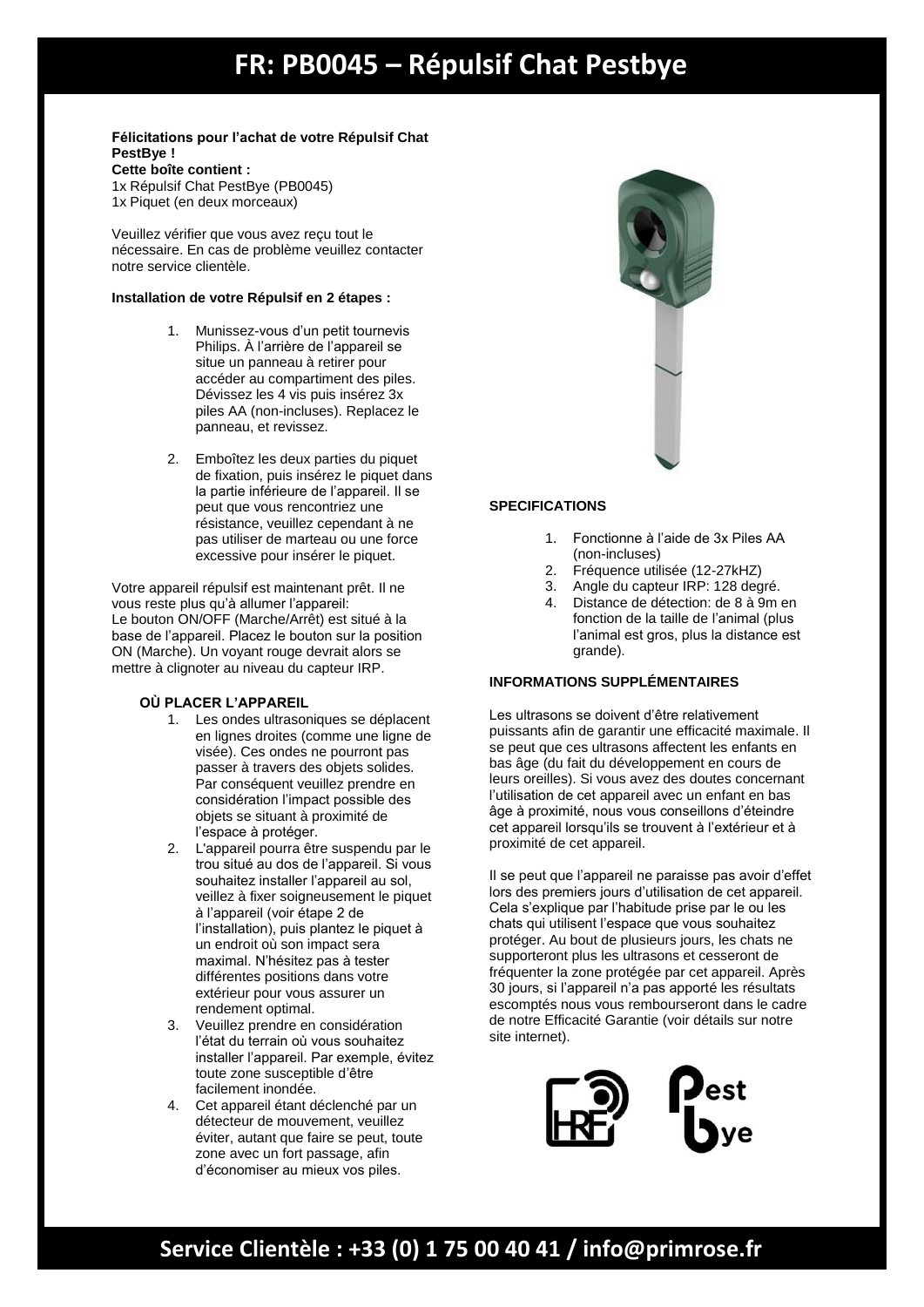# **ES: PB0045 – Pestbye Repelente Ahuyentador de Gatos**

#### **Gracias por la compra de su nuevo Ahuyentador de Gatos de Pestbye.**

#### **Contenido:**

1x Ahuyentador de Gatos PestBye (PB0045) 1x Estaca para introducir en el suelo (llega en 2 piezas)

Por favor comprueble que ha recibido el material completo, si tiene alguna consulta no dude en contactarnos.

#### **Instale su ahuyentador en dos simples pasos:**

- 1. Necesita un pequeño destornillador de estrella. La carcasa trasera del aparato tiene cuatro tornillos. Desmóntela e introduzca 3 pilas tipo AA (no incluidas). Vuelva a colocar la tapa y ajuste los tornillos.
- 2. Una las dos piezas de la estaca e insértela hasta el final en el ahuyentador. Puede encontrar cierta resistencia, es normal, no use excesiva fuerza ni golpee el ahuyentador para que se introduzca más rápido.

Eso es todo. Lo único que tiene que hacer a partir de ahora es encender el dispositivo. El botón de encendido y apagado se encuentra en la base. Cuando lo encienda verá una luz roja parpadeante a través del sensor de infrarrajos.

## **DÓNDE COLOCAR EL APARATO?**

- **1.** Las ondas ultrasónicas viajan en línea recta. Piense en ello como en un campo de visión. Las ondas golpean los objetos sólidos y no pueden atravesar los cuerpos físicos. El mejor lugar para colocar el ahuyentador es en el lugar por donde los animales entran en su jardín o al menos en las zonas por donde suelen pisotear.
- **2.** El dispositivo puede ser colgado gracias a un orificio en la parte trasera o clavado en el suelo con la estaca. Si lo coloca en el suelo introdúzcalo suavemente en la tierra a través de la estaca a la altura que considere más favorable. Siempre puede probar y ponerlo en diferentes lugares hasta encontrar el lugar donde mejores efectos tenga el ahuyentador.
- **3.** Cuando elija el lugar, asegúrese de que el terreno no es susceptible de hundirse en periodos de mucha lluvia o que el suelo, hierba u hojas caidas no obstruyan el dispositivo.
- **4.** Para maximizar la duración de las pilas es importante evitar enfocar el dispositivo hacia zonas de mucho tránsito humano, como por ejemplo senderos.



### **ESPECIFICACIONES**

- 1. Funciona con 3 pilas AA (no incluidas).
- 2. Frecuencia de barrido entre 17-27 KHz.
- 3. Ángulo del sensor infrarrojo: 128°
- 4. Rango de detección: de 8 a 9 metros dependiendo del tamaño del animal.

## **INFORMACIÓN ADDICIONAL**

Los ultrasonidos necesitan sen potentes para funcionar con eficacia. Puede afectar a niños pequeños y a bebés ya que los huesos de sus oídos no se han desarrollado por completo. Si le preocupa esta situación, le sugerimos que apague el dispositivo cuando los niños estén en su jardín.

Puede parecer que al gato no le afecta el repelente durante los primeros días e incluso semanas después de instalarlo. Esto se debe normalmente a que el gato está acostumbrado a su patrón de conducta de visitar su jardín y le lleva un cierto tiempo cambiar el hábito. Sin embargo, llegará un momento en el que el repelente sea insoportable para el gato y dejará de visitarles. Esto es por lo que pedimos a nuestros clientes que usen el dispositivo durante al menos 30 días seguidos para asegurar la Garantía\*.

\* Información sobre la **Garantía** en el lateral de la caja.



## **Contacto : +34 (0) 91 1877638 / [info@primrose.es](mailto:info@primrose.es)**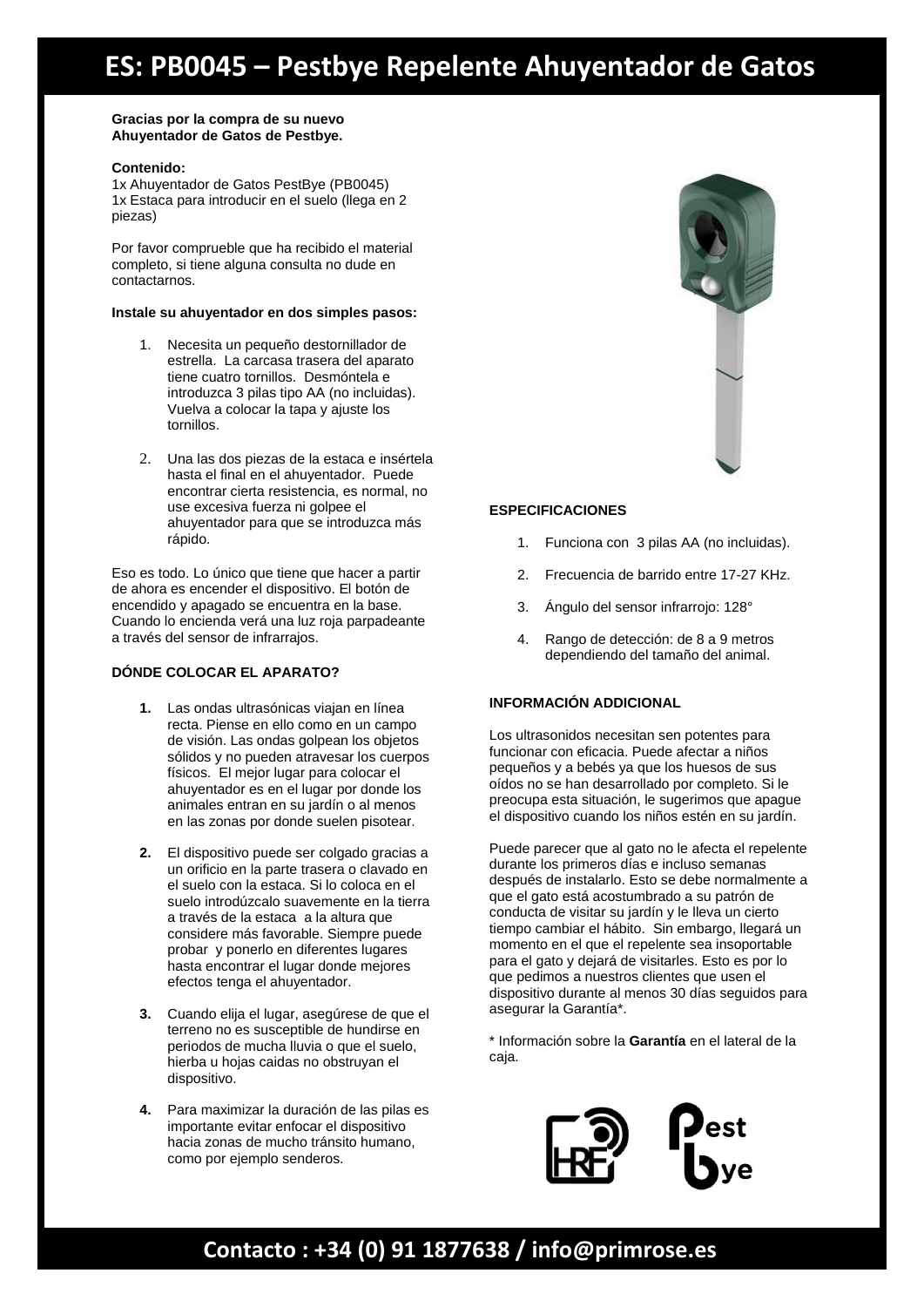# **NL: PB0045 – Pestbye Katten Verjager**

**Bedankt voor de aankoop van uw nieuwe Pestbye Katten Verjager.**

**Wat zit er in de verpakking: 1x PestBye Katten Verjager (PB 0045) 1x Grondpin (in twee delen)**

Controleer de inhoud van de verpakking op schade en aanwezigheid; neem bij problemen direct contact met ons op (zie onderaan dit blad).

### **In 2 eenvoudige stappen te installeren:**

- 1. Op de achterkant zit het deksel van het batterijvak dat met 4 kleine schroeven vastzit. Draai deze, met een kleine kruiskopschroevendraaier los en plaats 3 AA batterijen (niet inbegrepen). Schroef het deksel weer vast.
- 2. Schuif de 2 delen van de grondpin in elkaar. Steek de pin onderin de verjager. Dit kan wat kracht kosten, dit is normaal, maar gebruik niet te veel kracht en hamer de pin er zeker niet met de bovenzijde van het apparaat in.

Dat is alles, het enig wat nog rest is de verjager aan zetten met de aan / uit-schakelaar aan de onderkant. Zet deze op de 'on' positie, de PIRsensor knippert dan een keer met een rood licht.

### **DE JUISTE PLAATSING**

- 1. Ultrasone golven verplaatsen zich in een rechte lijn, zoals een 'zichtlijn'. Vaste voorwerpen zijn van grote invloed op deze geluidsgolven omdat ze niet door fysieke objecten heen kunnen. Probeer dan ook de verjager te richten op de plek waar de katten uw tuin binnenkomen, of anders op die plekken waar ze vaak in uw tuin zitten.
- 2. Het toestel kan zowel worden opgehangen of in de grond worden vastgezet. Zet het bij plaatsing in de grond stevig vast op de plaats die u het meest gunstig lijkt. U kunt altijd verschillende locaties proberen om te kijken welke het beste resultaat oplevert.
- 3. Let bij de keuze van de locatie op dat het apparaat niet onder water komt te staan en dat er zich geen vaste objecten in het 'zicht' van de verjager bevinden.
- 4. Om de levensduur van de batterijen te verlengen richt u het beter niet op plekken waar regelmatig beweging is, zoals bijv. een trottoir of straat.



### **SPECIFICATIES:**

- 1. Gebruikt 3 stuks type AA batterijen (niet inbegrepen).
- 2. Frequentiebereik tussen 17-27 KHz.
- 3. Hoek infrarood sensor: 128 graden
- 4. Detectie bereik: 8-9 meter, afhankelijk van de grootte van het dier.

## **AANVULLENDE INFORMATIE**

Het ultrasone geluid moet vrij krachtig zijn om efficiënt te werken; het kan dan ook hoorbaar en van invloed zijn op zeer jonge kinderen en baby's. Omdat de gehoorbeentjes in hun oren nog niet verhard of volledig ontwikkeld zijn. Het is dan ook aan te raden om het apparaat uit te zetten als er baby's of zeer jonge kinderen buiten in uw tuin zijn.

Gedurende de eerste paar dagen of zelfs weken van gebruik kan het lijken dat de verjager geen enkel effect heeft. Dit komt meestal omdat een bezoek aan uw tuin ingesleten zit in het gedragspatroon van de kat. Het kost wat tijd om de kat te overtuigen dat te veranderen. U zult zien dat na verloop van tijd de verjager toch te ondraaglijk wordt voor de katten en ze uw tuin zullen mijden. Daarom vragen wij u om het apparaat 30 aaneengesloten dagen te gebruiken alvorens rechten te kunnen ontlenen aan onze effectiviteitsgarantie \*.

\*Zie de zijkant van de verpakking voor meer informatie over onze effectiviteitsgarantie.